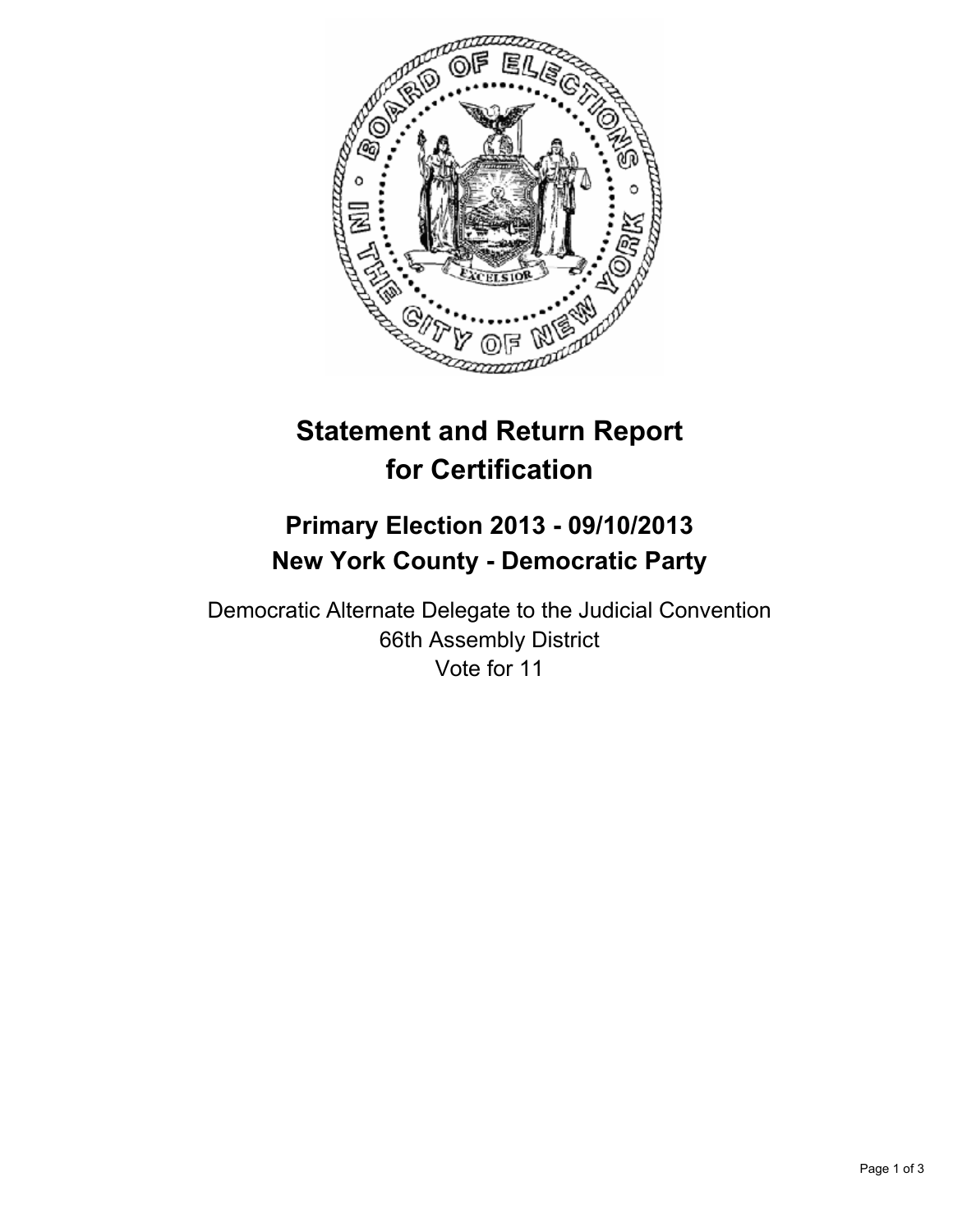

#### **Assembly District 66**

| <b>EMERGENCY</b>            | 279    |
|-----------------------------|--------|
| ABSENTEE/MILITARY           | 610    |
| <b>FEDERAL</b>              | 0      |
| <b>SPECIAL PRESIDENTIAL</b> | 0      |
| <b>AFFIDAVIT</b>            | 326    |
| PETER J. GLEASON            | 4,264  |
| <b>MAIA R. GOTTESFELD</b>   | 4,532  |
| <b>LOIS RAKOFF</b>          | 4,666  |
| <b>HAROLD DONOHUE</b>       | 3,875  |
| <b>JENNIFER A. HOPPE</b>    | 4,641  |
| <b>MAUREEN REMACLE</b>      | 4,320  |
| ADAM W. MALITZ              | 3,846  |
| ERIKA LUCHTERHAND           | 4,254  |
| RAYMOND W. CLINE            | 3,791  |
| <b>TIMOTHY MOBLEY</b>       | 3,719  |
| THOMAS E. GASS              | 3,620  |
| ROBERT A. PINTER            | 2,796  |
| <b>JONAS SIREGAR</b>        | 2,003  |
| <b>Total Votes</b>          | 50,327 |